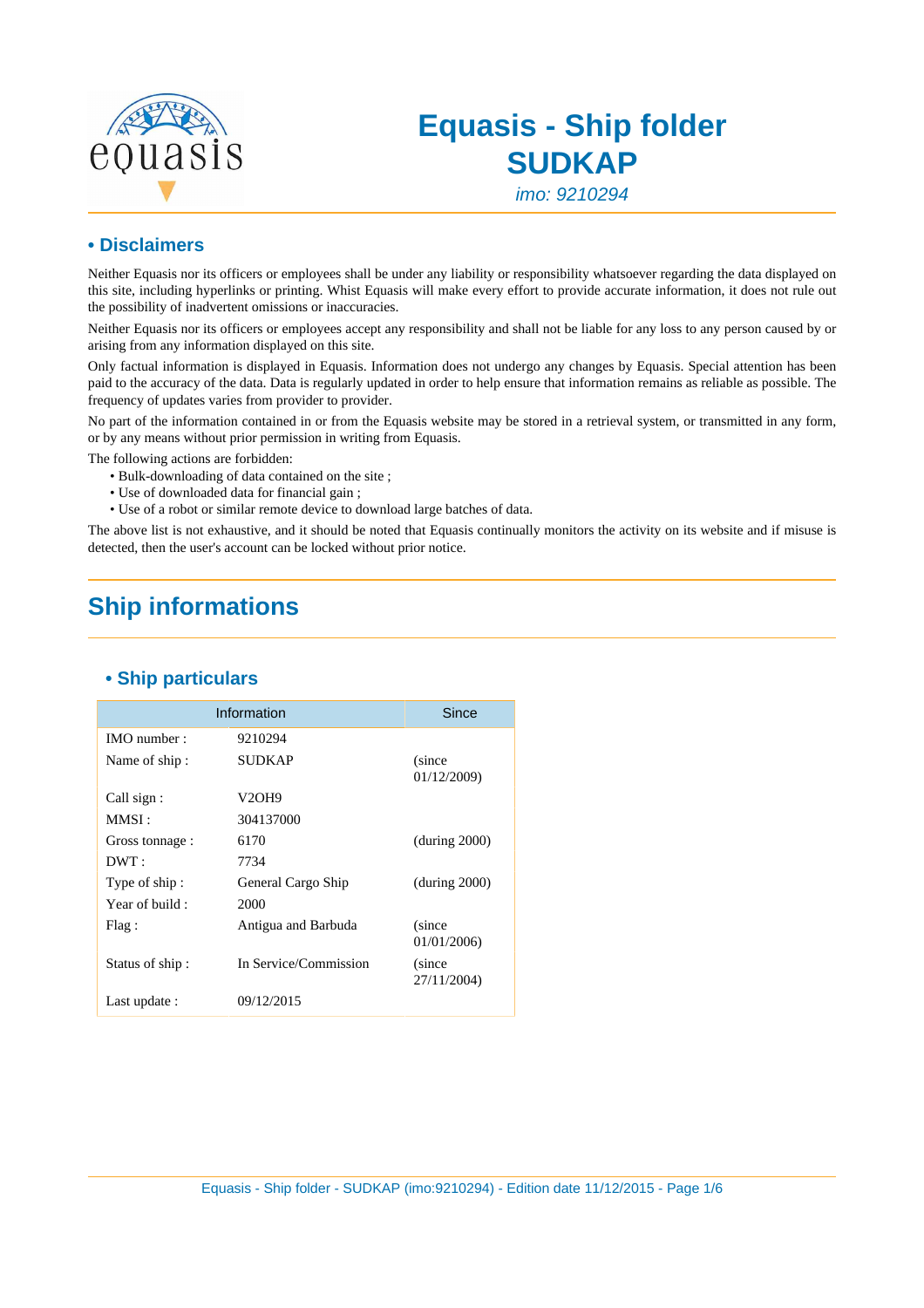### **• Management detail**

| <b>IMO</b> | Role                                   | Name of company                        | Address                                                                                        | Date of<br>effect   |
|------------|----------------------------------------|----------------------------------------|------------------------------------------------------------------------------------------------|---------------------|
| 4025504    | <b>ISM Manager</b>                     | <b>KREY SCHIFFAHRTS</b><br><b>GMBH</b> | Friesenstrasse 79, 26789<br>Leer (Ostfriesland),<br>Germany.                                   | since<br>20/05/2005 |
| 4025504    | Ship manager/<br>Commercial<br>manager | <b>KREY SCHIFFAHRTS</b><br><b>GMBH</b> | Friesenstrasse 79, 26789<br>Leer (Ostfriesland),<br>Germany.                                   | during 2005         |
| 5053884    | Registered<br>owner                    | <b>SUDKAP KG</b>                       | Care of Krey Schiffahrts<br>GmbH, Friesenstrasse 79,<br>26789 Leer (Ostfriesland),<br>Germany. | since<br>08/11/2000 |
| 4025504    | <b>Beneficial</b><br>Owner             | <b>KREY SCHIFFAHRTS</b><br>GMBH        | Friesenstrasse 79, 26789<br>Leer (Ostfriesland),<br>Germany.                                   | during 2000         |

#### **• Classification status**

| <b>Classification society</b> | Date<br>change<br>status | Status    | Reason |
|-------------------------------|--------------------------|-----------|--------|
| Germanischer Lloyd            | since<br>01/12/2010      | Delivered |        |

# **• Safety management certificate**

| Classification<br>society | Date<br>survey | Date<br>expiry | Date of<br>status | <b>Status</b> | Reason | Type       |
|---------------------------|----------------|----------------|-------------------|---------------|--------|------------|
| Germanischer<br>Lloyd     | 26/01/2015     | 18/03/2020     | 30/01/2015        | Delivered     |        | Convention |

### **• P&I information**

| Name of P&I insurer                                           | Recorded<br>on |
|---------------------------------------------------------------|----------------|
| <b>Steamship Mutual Underwriting</b><br>Association (Bermuda) | 09/11/2015     |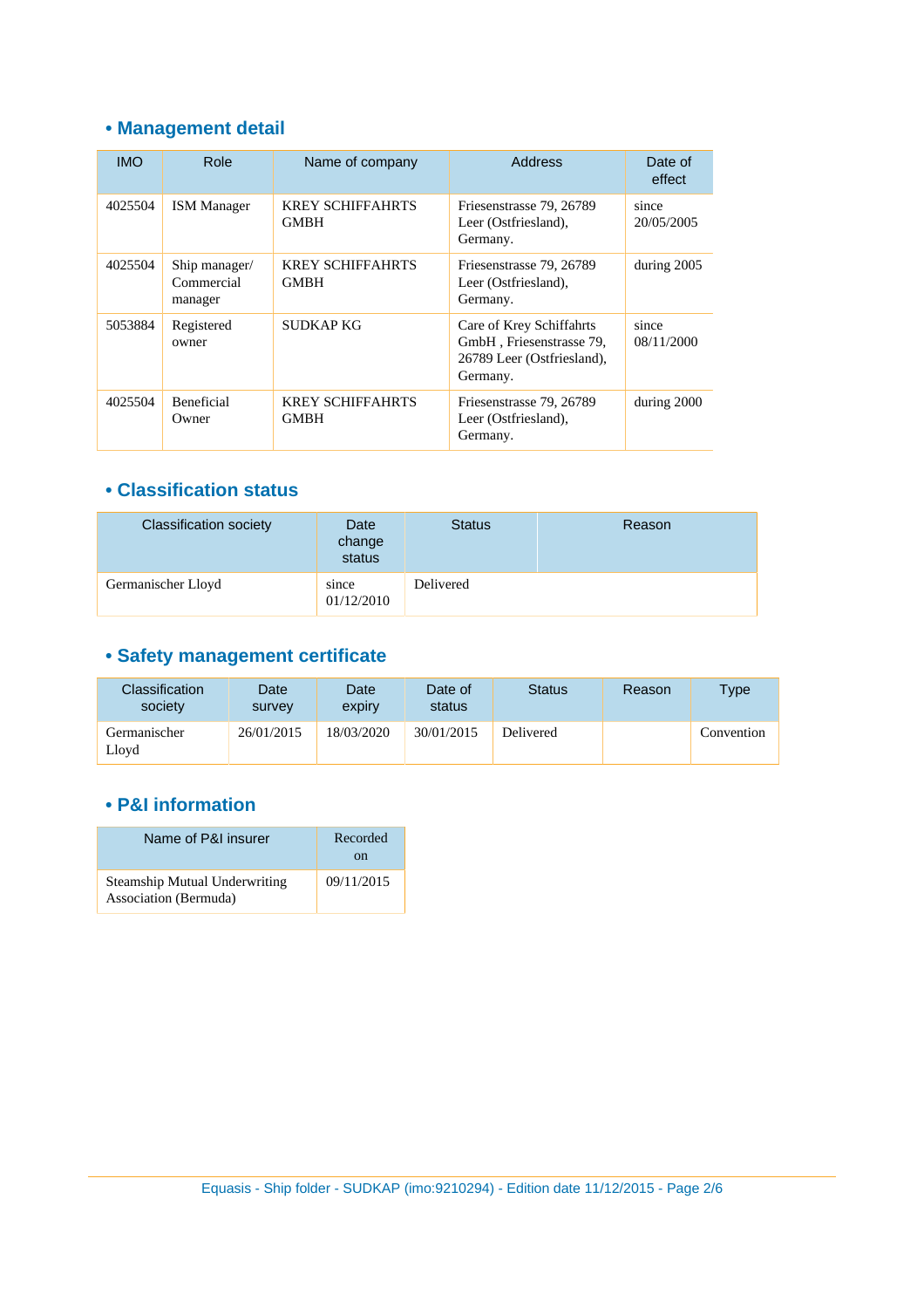# **Ship inspections**

### **• List of port state control**

| PSC organisation      | Authority                      | Port of inspection        | Date of<br>report | <b>Detention</b> | <b>Duration</b><br>(days) | Number of<br>deficiencies |
|-----------------------|--------------------------------|---------------------------|-------------------|------------------|---------------------------|---------------------------|
| Paris MoU             | Bulgaria                       | <b>Burgas</b>             | 09/06/2015        | $\mathbf N$      | $\boldsymbol{0}$          |                           |
| Mediterranean<br>MoU  | Algeria                        | Arzew                     | 02/03/2015        | ${\bf N}$        | $\overline{0}$            |                           |
| Paris MoU             | France                         | Keroman                   | 23/06/2014        | ${\bf N}$        | $\Omega$                  | 3                         |
| Paris MoU             | Spain                          | Bilbao                    | 13/08/2013        | ${\bf N}$        | $\mathbf{0}$              |                           |
| Paris MoU             | Germany                        | <b>Brake</b>              | 04/09/2012        | N                | $\theta$                  | $\mathbf{1}$              |
| Paris MoU             | Germany                        | <b>Bremen</b>             | 27/10/2011        | ${\bf N}$        | $\boldsymbol{0}$          | $\mathbf{1}$              |
| Paris MoU             | France                         | Port la nouvelle          | 16/08/2011        | ${\bf N}$        | $\mathbf{0}$              |                           |
| Paris MoU             | Romania                        | Constanza                 | 10/09/2010        | ${\bf N}$        | $\overline{0}$            |                           |
| Tokyo MoU             |                                |                           | 30/04/2010        |                  |                           |                           |
| Paris MoU             | Belgium                        | Ghent                     | 08/02/2010        | ${\bf N}$        | $\mathbf{0}$              | 3                         |
| <b>US Coast Guard</b> | United<br>States of<br>America | Houston, Texas            | 23/02/2009        | $\mathbf N$      | $\overline{0}$            |                           |
| <b>US Coast Guard</b> | United<br>States of<br>America | Tampa, Florida            | 15/07/2008        | ${\bf N}$        | $\overline{0}$            |                           |
| <b>US Coast Guard</b> | United<br>States of<br>America | Miami, Florida            | 21/12/2007        | ${\bf N}$        | $\boldsymbol{0}$          |                           |
| <b>US Coast Guard</b> | United<br>States of<br>America | New Orleans,<br>Louisiana | 06/12/2006        | ${\bf N}$        | $\boldsymbol{0}$          | $\mathbf{1}$              |
| <b>US Coast Guard</b> | United<br>States of<br>America | New Orleans,<br>Louisiana | 16/07/2006        | ${\bf N}$        | $\boldsymbol{0}$          |                           |
| <b>US</b> Coast Guard | United<br>States of<br>America | San Juan, Puerto<br>Rico  | 06/02/2006        | ${\bf N}$        | $\overline{0}$            |                           |
| <b>US</b> Coast Guard | United<br>States of<br>America | Miami, Florida            | 04/05/2005        | ${\bf N}$        | $\boldsymbol{0}$          |                           |
| <b>US Coast Guard</b> | United<br>States of<br>America | MSO Tampa                 | 01/05/2004        | $\mathbf N$      | $\mathbf{0}$              |                           |
| Paris MoU             | Italy                          | Marina di carrara         | 03/09/2003        | ${\bf N}$        | $\overline{0}$            |                           |
| Tokyo MoU             |                                |                           | 08/05/2003        |                  |                           |                           |
| <b>US Coast Guard</b> | United<br>States of<br>America | MSO Portland (or)         | 26/03/2003        | $\mathbf N$      | $\overline{0}$            | $\overline{4}$            |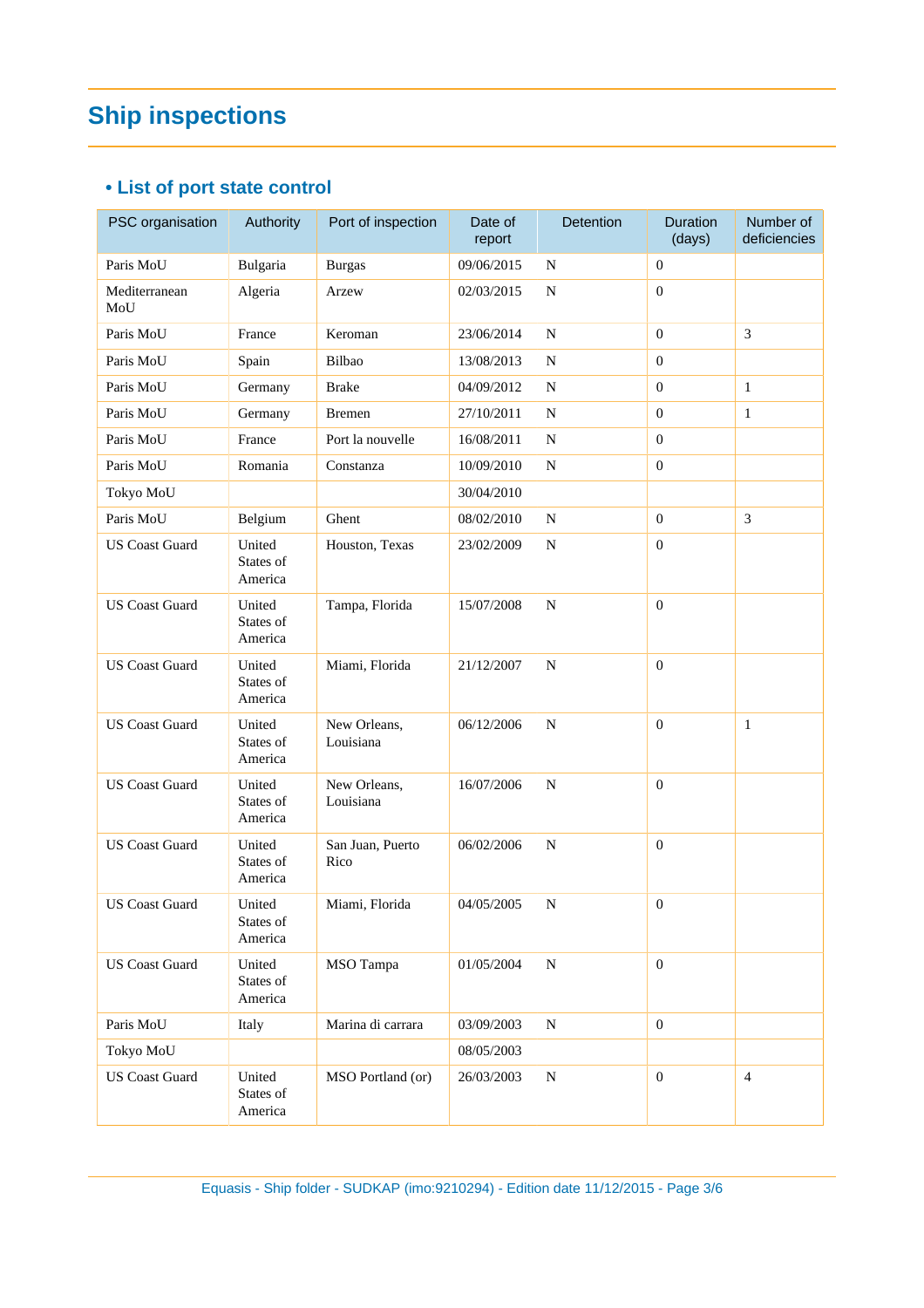## **• List of port state control**

| PSC organisation      | Authority                      | Port of inspection | Date of<br>report | <b>Detention</b> | <b>Duration</b><br>(days) | Number of<br>deficiencies |
|-----------------------|--------------------------------|--------------------|-------------------|------------------|---------------------------|---------------------------|
| Tokyo MoU             | Chile                          | Valparaiso         | 31/08/2002        |                  |                           |                           |
| Tokyo MoU             | Chile                          | Punta Arenas       | 26/08/2002        |                  |                           |                           |
| <b>US Coast Guard</b> | United<br>States of<br>America | MSO Mobile         | 18/06/2002        | N                | $\Omega$                  |                           |
| Paris MoU             | France                         | Rouen              | 11/07/2001        | N                | $\theta$                  |                           |
| Paris MoU             | Italy                          | Genoa              | 27/11/2000        | N                | $\Omega$                  |                           |

#### **• Human element deficiencies**

| PSC organisation      | Authority                      | Port of<br>inspection          | Date of<br>report | Human<br>element<br>deficiencies |
|-----------------------|--------------------------------|--------------------------------|-------------------|----------------------------------|
| <b>US Coast Guard</b> | United<br>States of<br>America | <b>MSO</b><br>Portland<br>(or) | 26/03/2003        |                                  |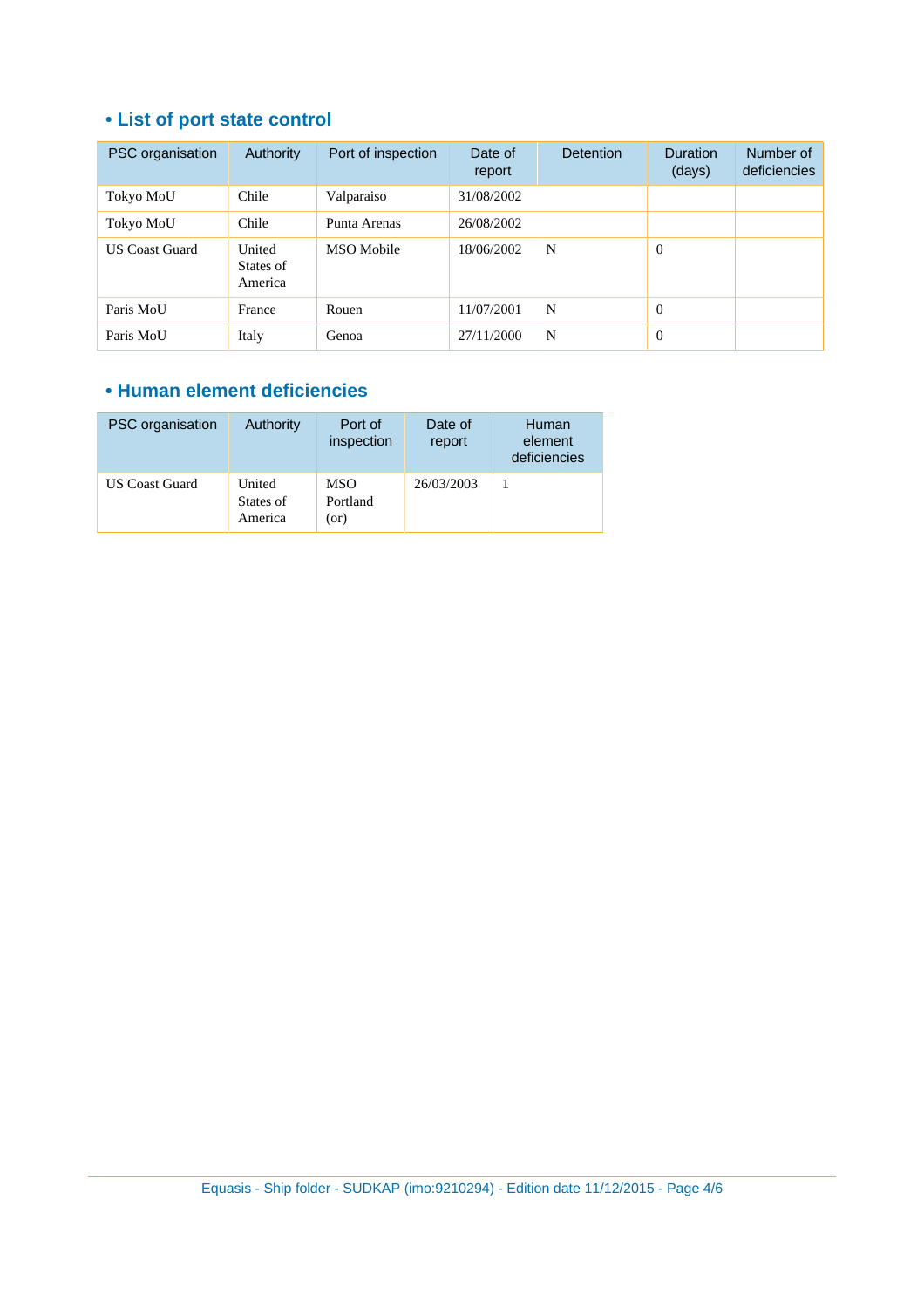# **Ship history**

#### **• Current and former name(s)**

| Name of ship        | Date of<br>effect   | Source                 |
|---------------------|---------------------|------------------------|
| <b>SUDKAP</b>       | since<br>01/12/2009 | <b>IHS</b><br>Maritime |
| Scm Athina          | since<br>01/11/2003 | <b>IHS</b><br>Maritime |
| <b>BBC</b> Atlantic | since<br>01/10/2001 | <b>IHS</b><br>Maritime |
| Sudkap              | during 2000         | <b>IHS</b><br>Maritime |

## **• Current and former flag(s)**

| Flag                | Date of<br>effect   | Source                 |
|---------------------|---------------------|------------------------|
| Antigua and Barbuda | since<br>01/01/2006 | <b>IHS</b><br>Maritime |
| Antigua and Barbuda | since<br>01/10/2003 | <b>IHS</b><br>Maritime |
| Germany             | since<br>01/01/2000 | <b>IHS</b><br>Maritime |
| Cyprus              | since<br>01/01/2000 | <b>IHS</b><br>Maritime |

#### **• Current and former classification status**

| <b>Classification society</b> | Date of<br>survey | Sources               |
|-------------------------------|-------------------|-----------------------|
| Germanischer Lloyd            | 15/10/2010        | Germanischer<br>Lloyd |
| Germanischer Lloyd            | 24/01/2006        | Germanischer<br>Lloyd |

### **• Company**

| Company                                | Role               | Date of<br>effect   | Sources |
|----------------------------------------|--------------------|---------------------|---------|
| <b>KREY SCHIFFAHRTS</b><br><b>GMBH</b> | <b>ISM</b> Manager | since<br>20/05/2005 |         |
| <b>UNKNOWN</b>                         | <b>ISM</b> Manager | since<br>19/03/2005 |         |